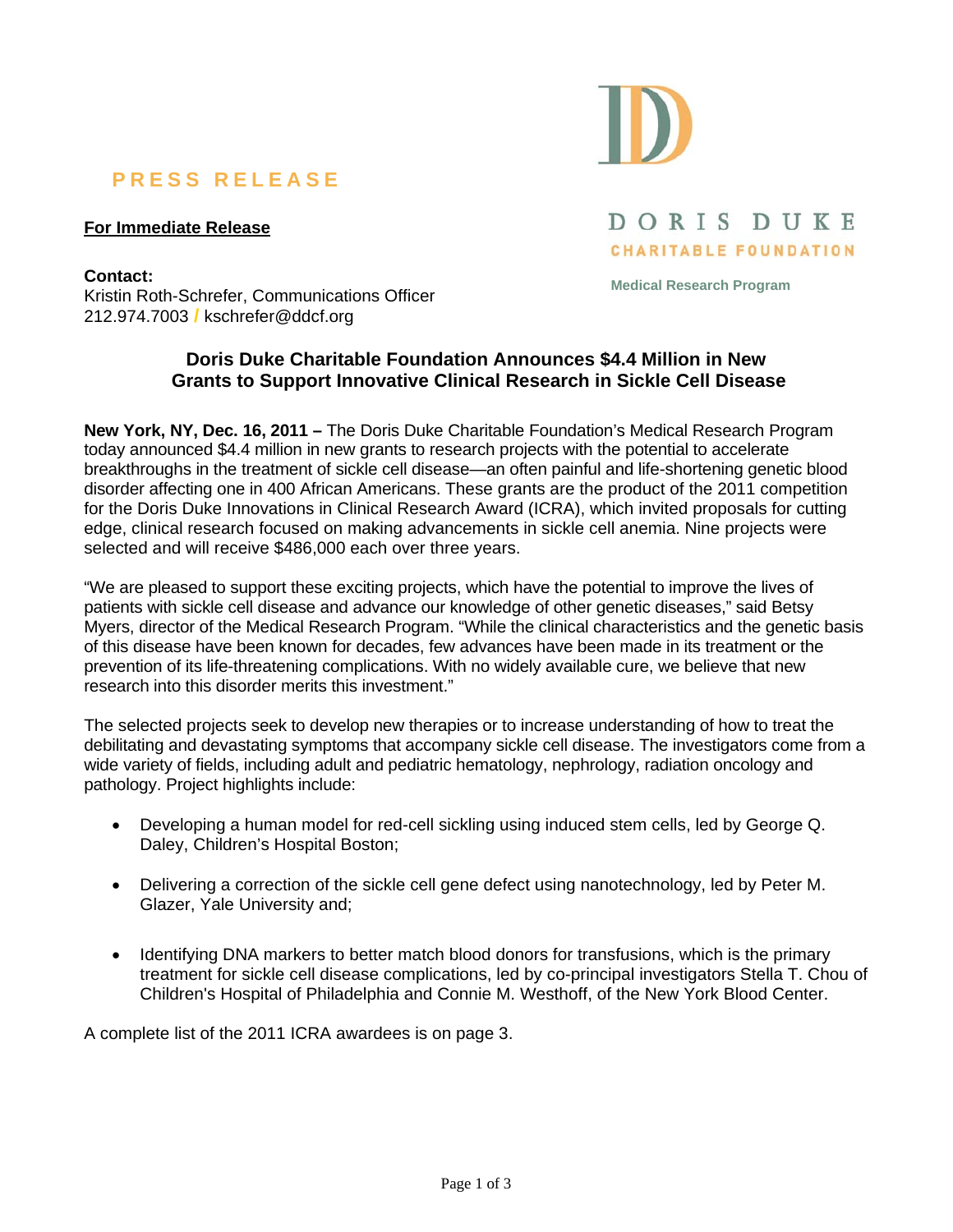## **About the Innovations in Clinical Research Award (ICRA)**

ICRA, a competitive grant program that began in 2000, provides seed funding for early-stage, multidisciplinary clinical research projects. Through ICRA, the Medical Research Program has funded 56 projects, ranging from HIV diagnostic development to cardiovascular disease research, with a total commitment of approximately \$16 million.

For the 2011 ICRA competition, the Medical Research Program received 85 applications from investigators at 60 research institutions, which were reviewed by a panel of 12 experts in blood disorders. The 2009 ICRA competition also focused on sickle cell disease.

## **About Sickle Cell Disease**

Sickle cell disease is both a national and global health concern. Many of the more than 70,000 people living with sickle cell disease in the United States face a lifetime of painful, debilitating and expensive health problems, with a much-shortened life expectancy. Sickle cell disease takes an even heavier toll abroad, where an estimated 230,000 children are born with the disease each year in sub-Saharan Africa alone.

Symptoms originate, through mechanisms that are not entirely understood, from the circulation of abnormally shaped sickle red blood cells throughout the body. Sickle-shaped red blood cells clump in blood vessels thereby obstructing normal blood flow to vital organs including the brain, lungs—resulting in strokes and a high susceptibility to respiratory and other types of infections. Obstructed blood supply to tissues also results in episodes of extreme pain.

## **About the Doris Duke Charitable Foundation**

The mission of the Doris Duke Charitable Foundation is to improve the quality of people's lives through grants supporting the performing arts, environmental conservation, medical research and the prevention of child abuse and neglect, and through preservation of the cultural and environmental legacy of Doris Duke's properties. Since 1998, the foundation's Medical Research Program has sought to advance the prevention, prediction, diagnosis and treatment of human disease by strengthening and supporting clinical research.

To learn more about the Medical Research Program or to sign up to receive competition announcements, visit www.ddcf.org/mrp.

**\* \* \* \* \***